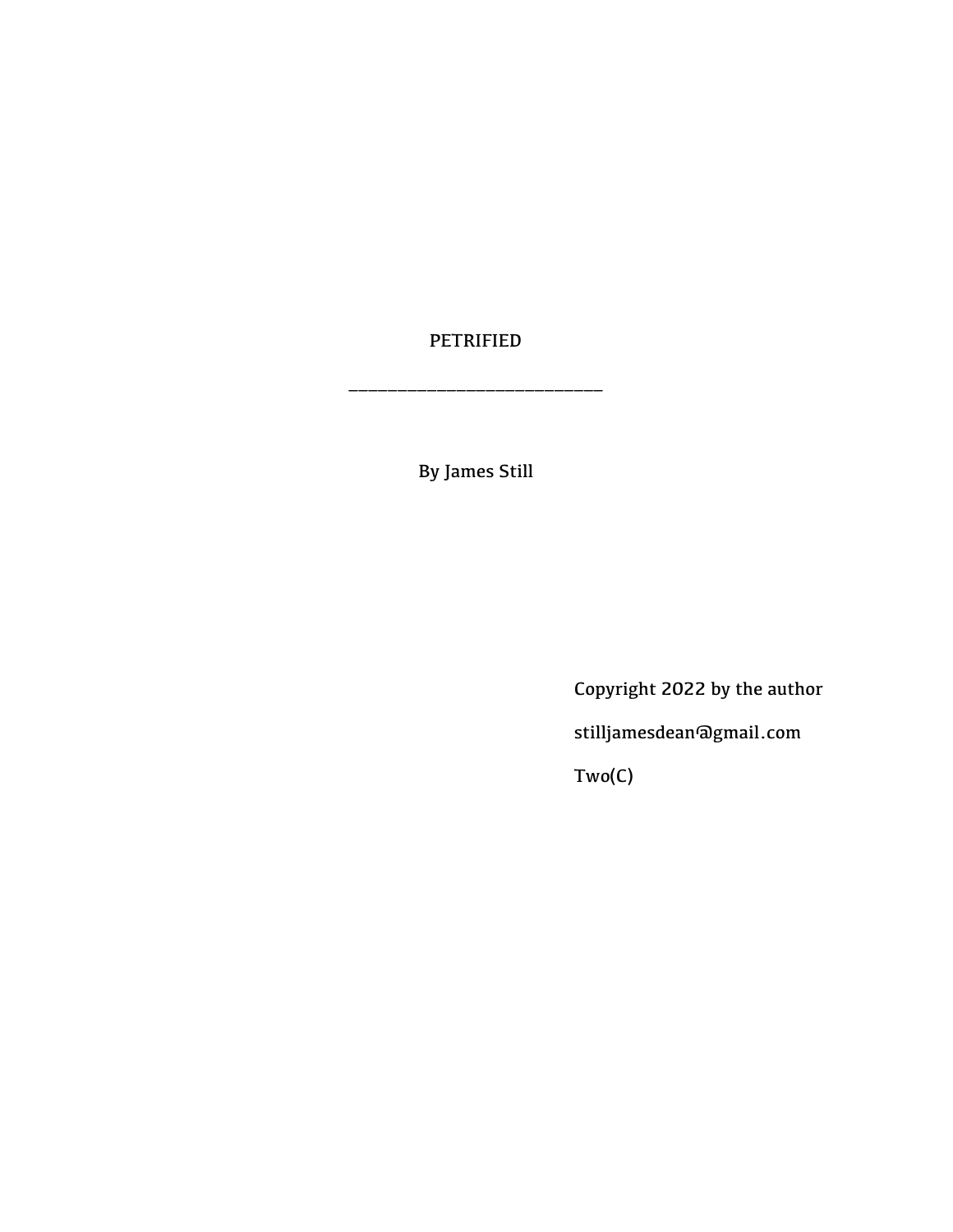PETRIFIED By James Still (2C)

> THREE COLLEGE FRIENDS -- PEG, CHRYS, and CHANCE are gathered around

their friend SIMON -- who sits in a chair staring straight ahead. He doesn't move.

For a long time... he doesn't move.

But the thing that's even weirder -- his hands look like branches of a tree - extending from his arms -- autumn leaves clinging to the branches.

The THREE FRIENDS stare at him, unable to look away even as they whisper loudly, panic in the mix.

#### PEG

...what the hell is going on?

#### **CHRYS**

Shhh. You don't want to scare him.

#### PEG

Him? Scare HIM? What are you talking about? What about me? This is freaky - - what's wrong with him?

#### **CHANCE**

I don't know, it's weird.

#### **CHRYS**

It's definitely weird.

PEG

OK that's obvious. Less obvious is just what the hell are we going to do?

#### **CHRYS**

I don't know.

#### **CHANCE**

Maybe he'll wake up.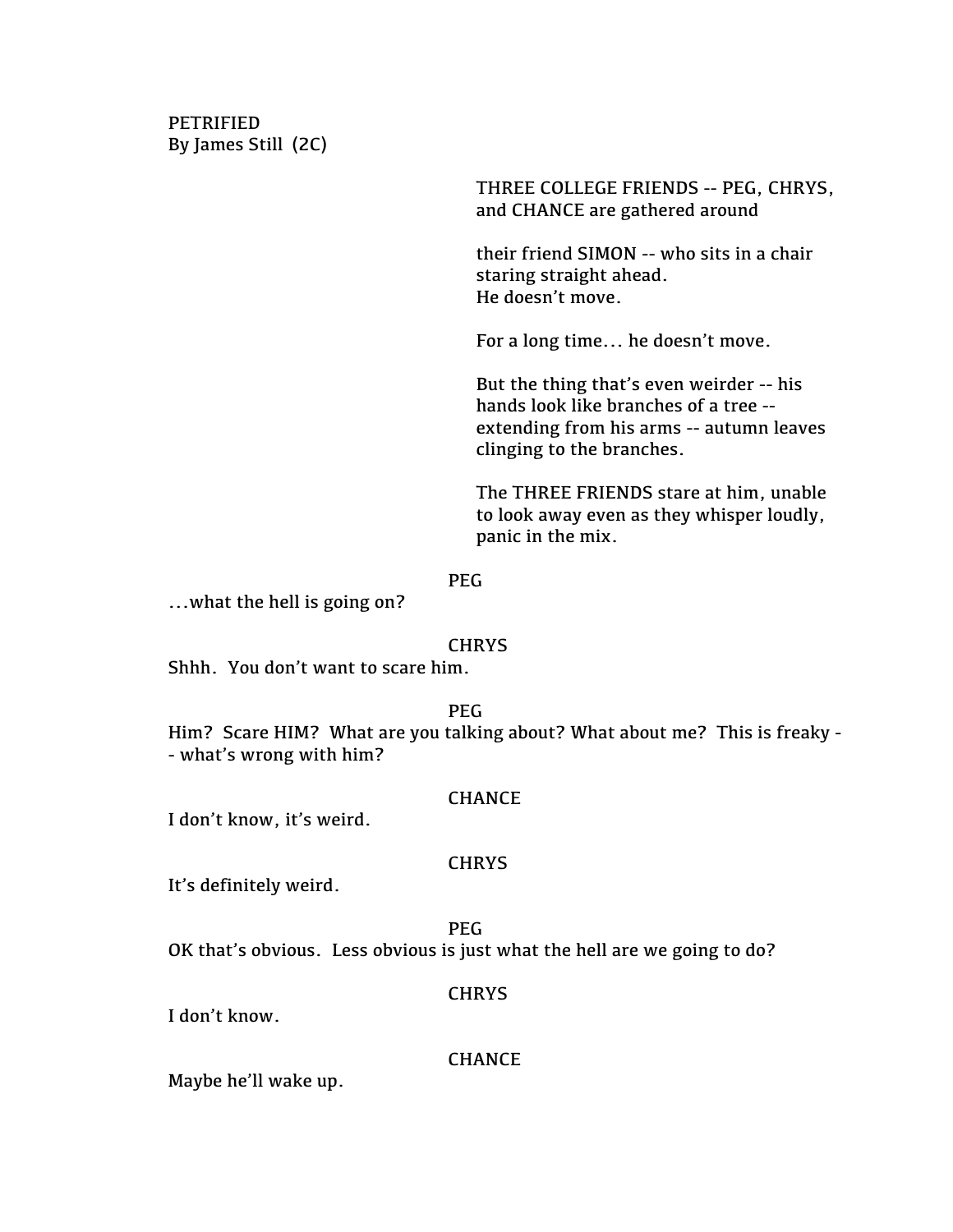PEG

Wake up?!? The dude is turning into a tree.

#### CHANCE

I don't think we should jump to conclusions.

#### PEG

Look at him! Look at his hands -- and those leaves. And the rest of him - there's -- my God! is that tree bark on his shoulder?? And he's solid rock, like he's a statue or something.

CHANCE You don't know that --

PEG

Open your eyes, Jesus!

then touch him and see

I'm not touching him --

#### **CHRYS**

He does look a little different.

PEG

Different? How can you be so calm? Your ex-boyfriend is turning into a fucking tree. Or a statue of a tree. Or -- something!? (snapping her fingers) Simon! Simon? Are you in there? God! Can you blink or -- something?

They lean in and look at him.

PEG SCREAMS and all three jump away.

CHRYS Why did you scream?

CHANCE What are you doing???

PEG I thought he moved a little.

Peg --

I swear, something moved or --

You gotta get hold of yourself.

PEG

Why? Something weird, something awful has happened to Simon and you guys are acting like it's no big deal.

#### **CHANCE**

That's not true.

# **CHRYS**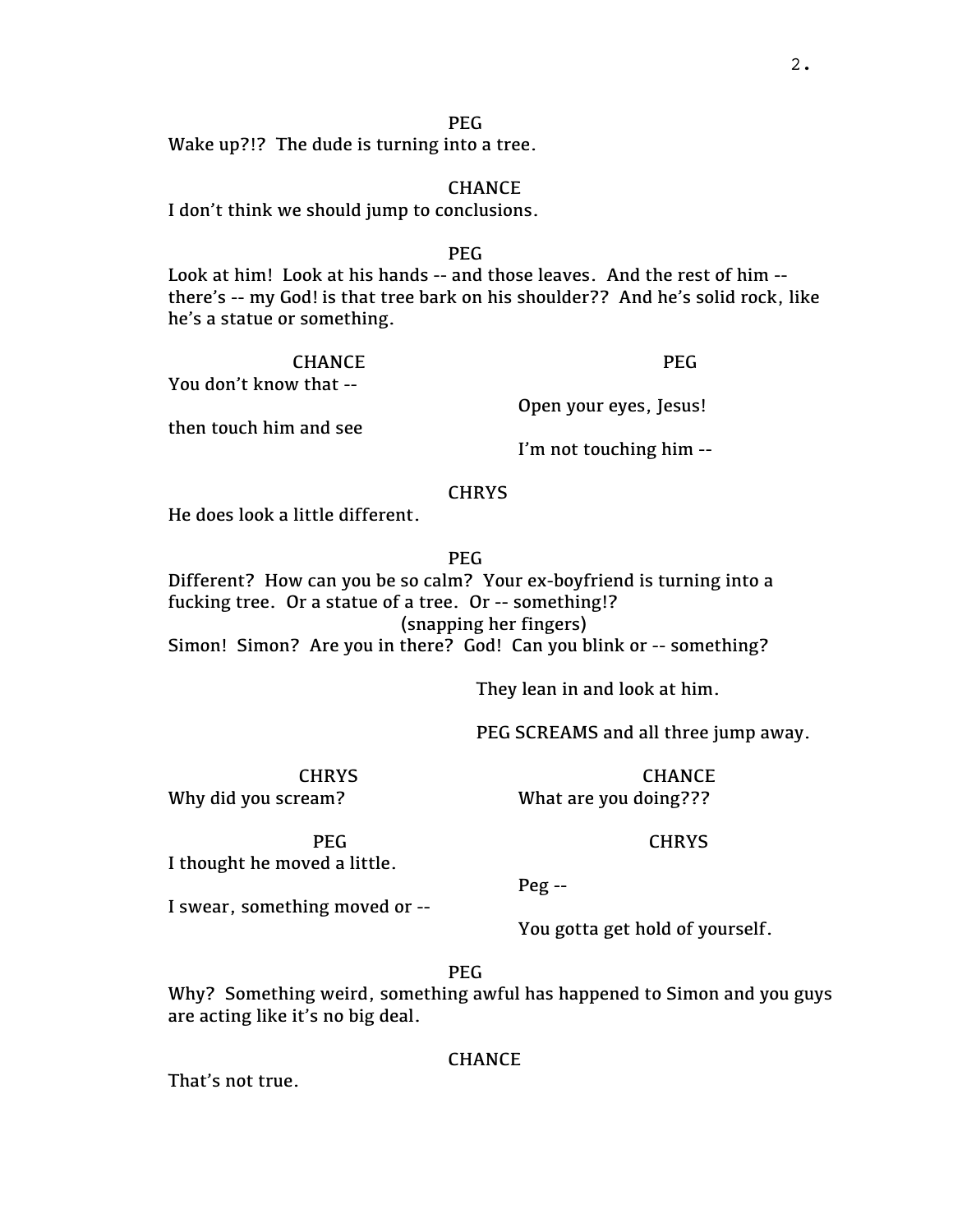PEG Then why aren't you upset or pissed or anything --

CHANCE I am upset! OK? This is me being upset. I just -- I'm mean I'm trying to figure it out, OK? and not lose my shit.

**CHRYS** 

| Peg is right --                                         |                                               |
|---------------------------------------------------------|-----------------------------------------------|
| Thank you!                                              | <b>PEG</b>                                    |
| About what?                                             | <b>CHANCE</b>                                 |
| Simon? Simon!                                           | <b>CHRYS</b>                                  |
|                                                         | They look at SIMON who still doesn't<br>move. |
| OK we gotta think, think about this, we gotta be smart. | <b>PEG</b>                                    |
| Maybe we should call somebody.                          | <b>CHRYS</b>                                  |
| Like who?                                               | <b>CHANCE</b>                                 |
| I don't know, 9-1-1 or something.                       | <b>CHRYS</b>                                  |
| I don't think so.                                       | <b>CHANCE</b>                                 |
| What about the campus police?                           | <b>CHRYS</b>                                  |
| I don't think so.                                       | <b>CHANCE</b>                                 |
|                                                         | <b>PEG</b>                                    |

Why?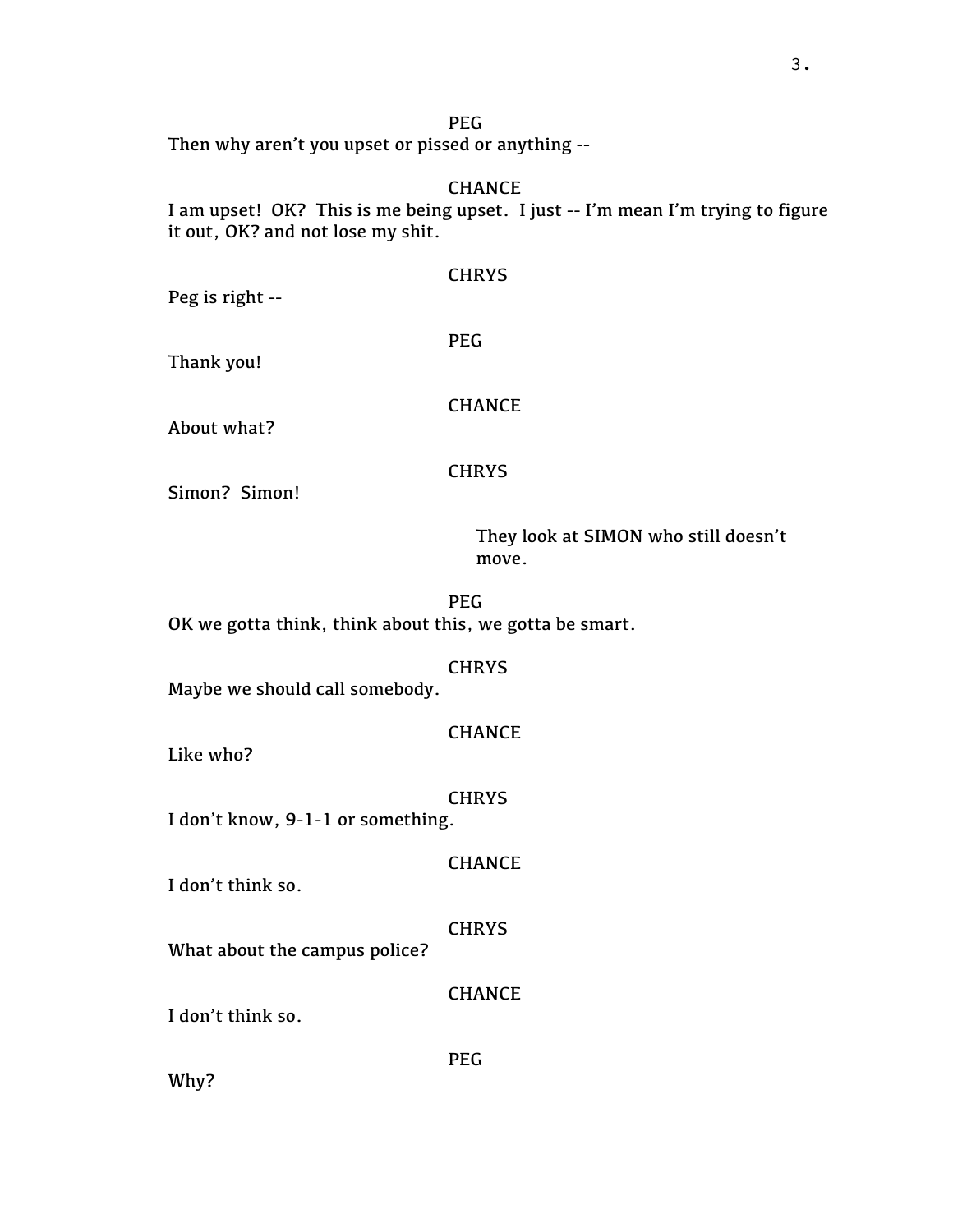|  | CHANCE |
|--|--------|
|--|--------|

PEG

What if they think we did it?

Did what?

CHANCE

Turned Simon into a tree.

**CHRYS** 

I had nothing to do with this!

## **CHANCE**

Exactly!

## **CHRYS**

But if we did, I mean, what if we had something to do with it but didn't know it -- is it a crime to turn someone into a tree?

PEG

Of course it's a crime! How could it not be a crime? This is absurd. We did not turn Simon into a tree! You're both idiots. We had nothing to do with --

## **CHANCE**

Well we did find him.

So?

## **CHRYS**

PEG

So -- circumstantial evidence.

## **CHANCE**

Right -- we found him so maybe they'll think we did it, like that implicates us or something.

PEG Implicates? Where do you get these weird-ass ideas?

## CHANCE

We'll need an alibi.

#### **CHRYS**

But we didn't do anything.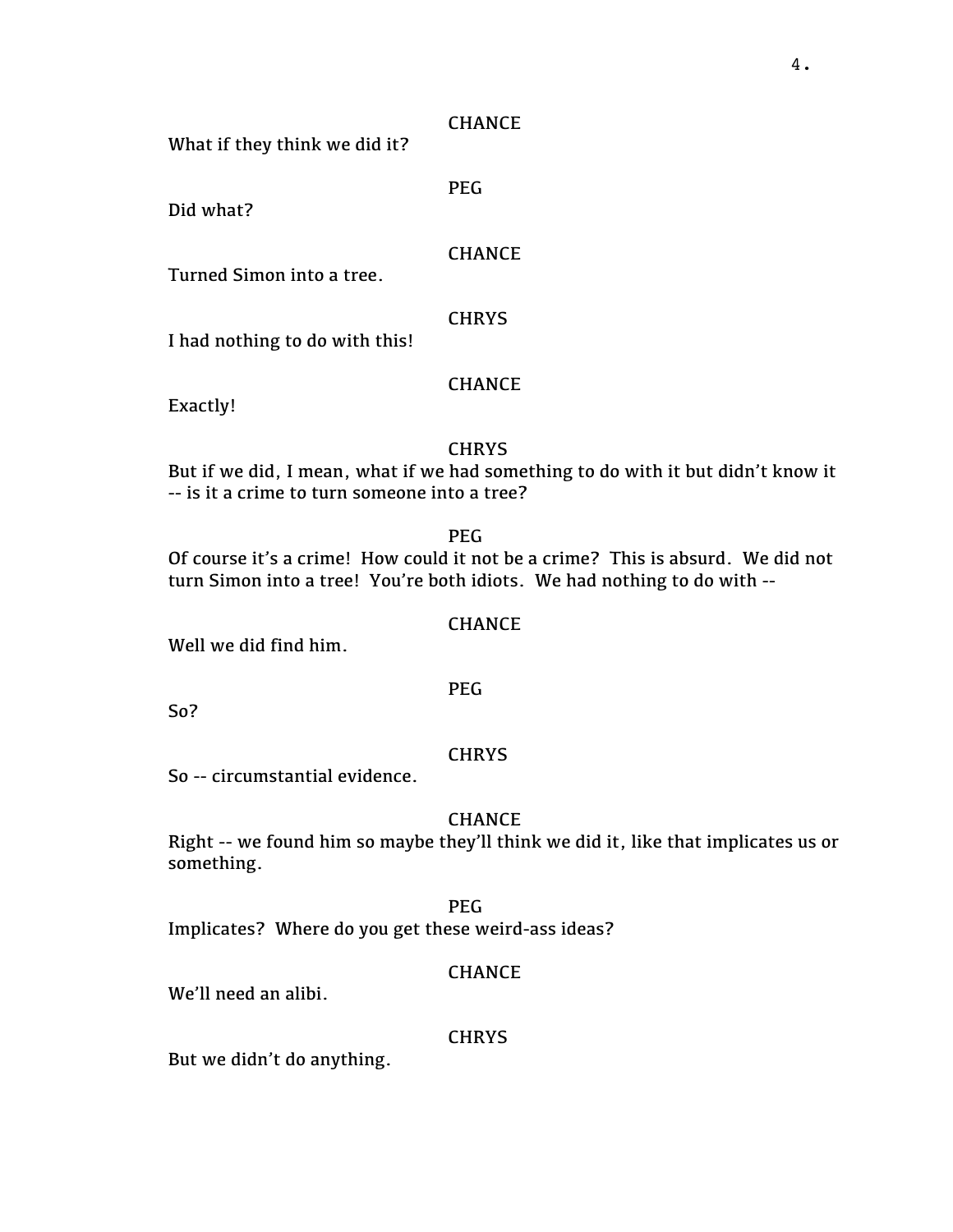#### CHANCE

Right. Because we have an alibi.

#### **CHRYS**

Which is what? How do we know we weren't the last people to see Simon before he turned into -- a tree. Or a statue or whatever. Simon? Simon, dude, baby -- your fun is over. C'mon. Simon!

SIMON still doesn't move.

## PEG

Remind me to never be with either of you in a crisis ever again. You're both worthless. Did either of you talk to Simon today, tonight, anytime?

**CHRYS** I texted with him when I was in Spanish class.

## PEG

Where was he?

#### **CHRYS**

PEG

Um... I think he was in class.

What class?

#### **CHRYS**

Greek Mythology.

#### **CHANCE**

Why is he taking Greek Mythology?

#### **CHRYS**

It's the closest thing he could find to Game of Thrones. Now he's obsessed with all those crazy Greek Gods and nymphs and shit.

Did he seem OK?

#### **CHRYS**

PEG

What do you mean?

PEG When you texted him! Did he seem OK or -- I don't know --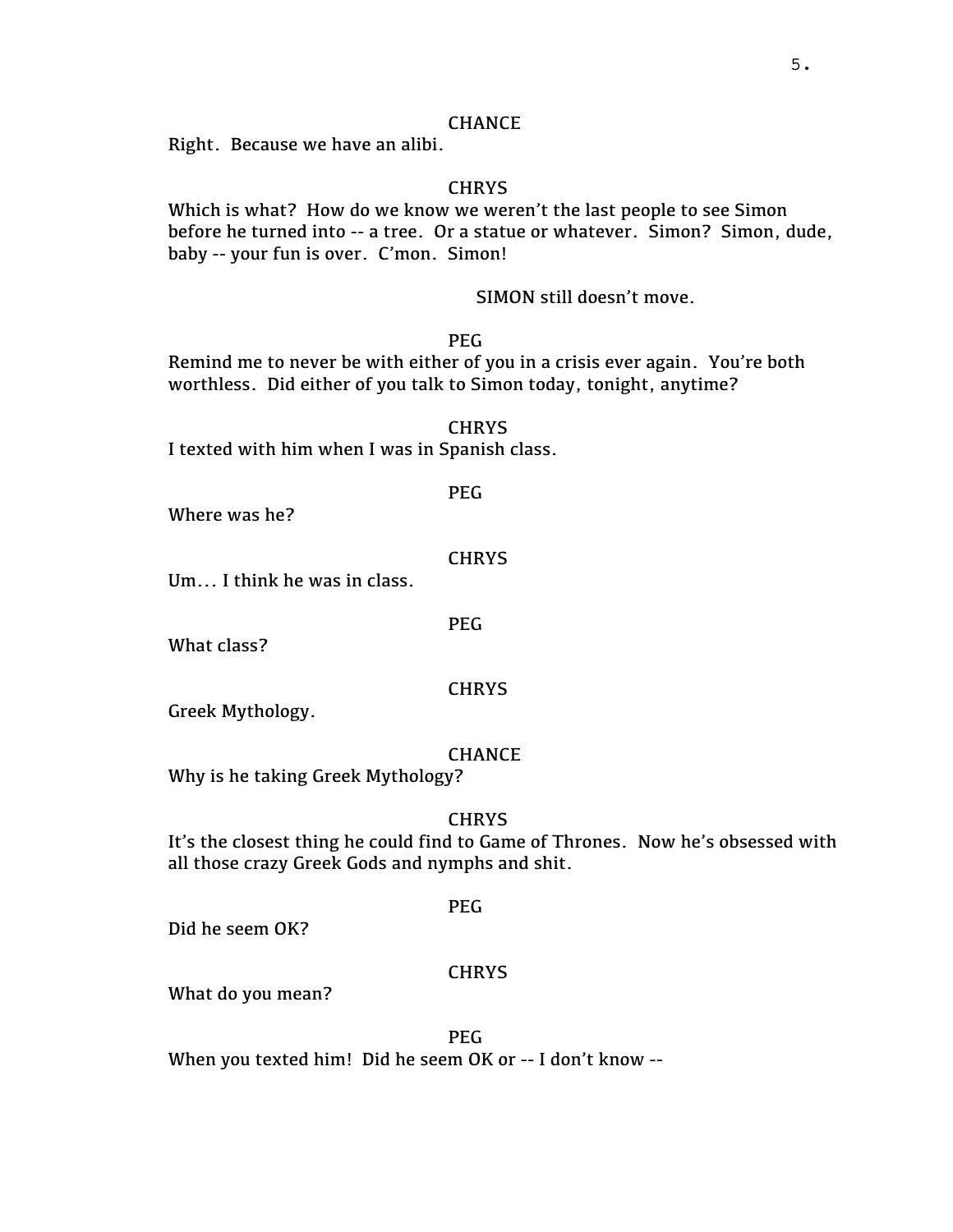Well he texted me so obviously his hands hadn't turned into tree branches yet.

## CHANCE

Maybe it wasn't him.

What does that mean?

**CHANCE** 

Maybe someone else did the texting.

That's just stupid.

#### CHANCE

PEG

No, really, like, as a way to make it seem like he hadn't turned into a tree.

## PEG

Why would someone do that?

## CHANCE

To throw us off course.

**CHRYS** I don't know, dude. It seemed like him.

## CHANCE

How do you know?

**CHRYS** 

Well I don't know, but I mean, it wasn't like I got his text and thought "Wow, I wonder who's pretending to be Simon because that text was shit-assed weird."

#### PEG

What did his text say?

CHRYS checks his phone.

## CHRYS

Uuuuuuuuuuum -- got it. "WTF".

## PEG

That's it? That was his text?

# PEG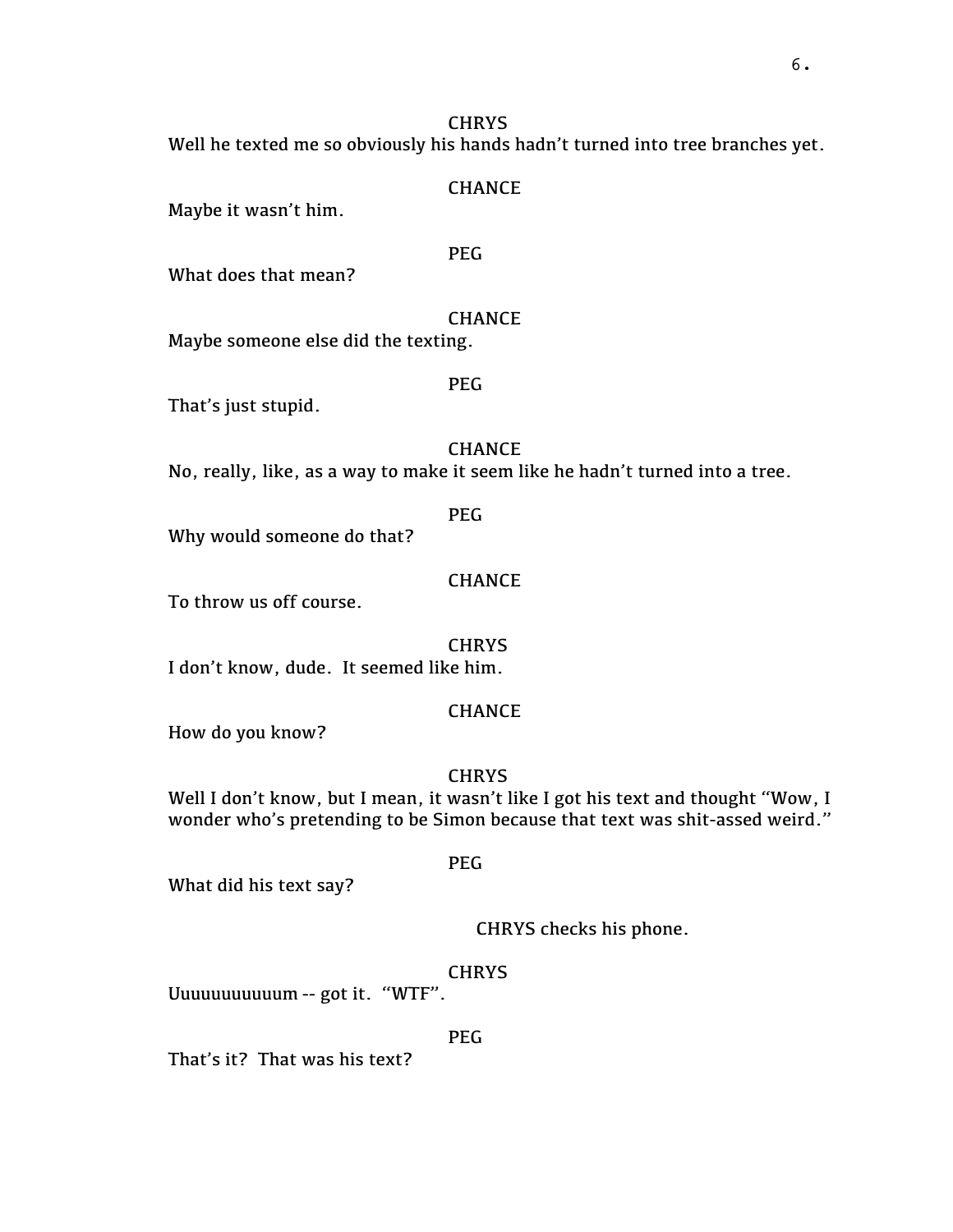## CHANCE

Here's another possibility. Maybe it's temporary, you know like, I don't know --

## **CHRYS**

Like amnesia?

#### CHANCE

No, more like werewolves, you know -- werewolves spend a lot of time being regular people.

## PEG

So... what? Our friend Simon who we've known since freshman year in the dorm has secretly been a tree this whole time and we're just now finding out?

#### **CHRYS**

If I were a tree I'd keep it a secret too.

Why?

#### **CHRYS**

CHANCE

It would be so awkward talking about it.

#### PEG

We're his best friends.

## **CHANCE**

And what? you don't have any secrets? Peg? You've told us everything, every single secret there is to know about you?

PEG

I am not a tree! But if I WERE a tree -- especially a petrified tree -- I'm pretty sure I'd have to tell somebody.

**CHRYS** 

Yeah but you're not good at keeping secrets, everybody knows that.

PEG

You're both useless.

#### **CHRYS**

We're just stoned.

PEG

Wait.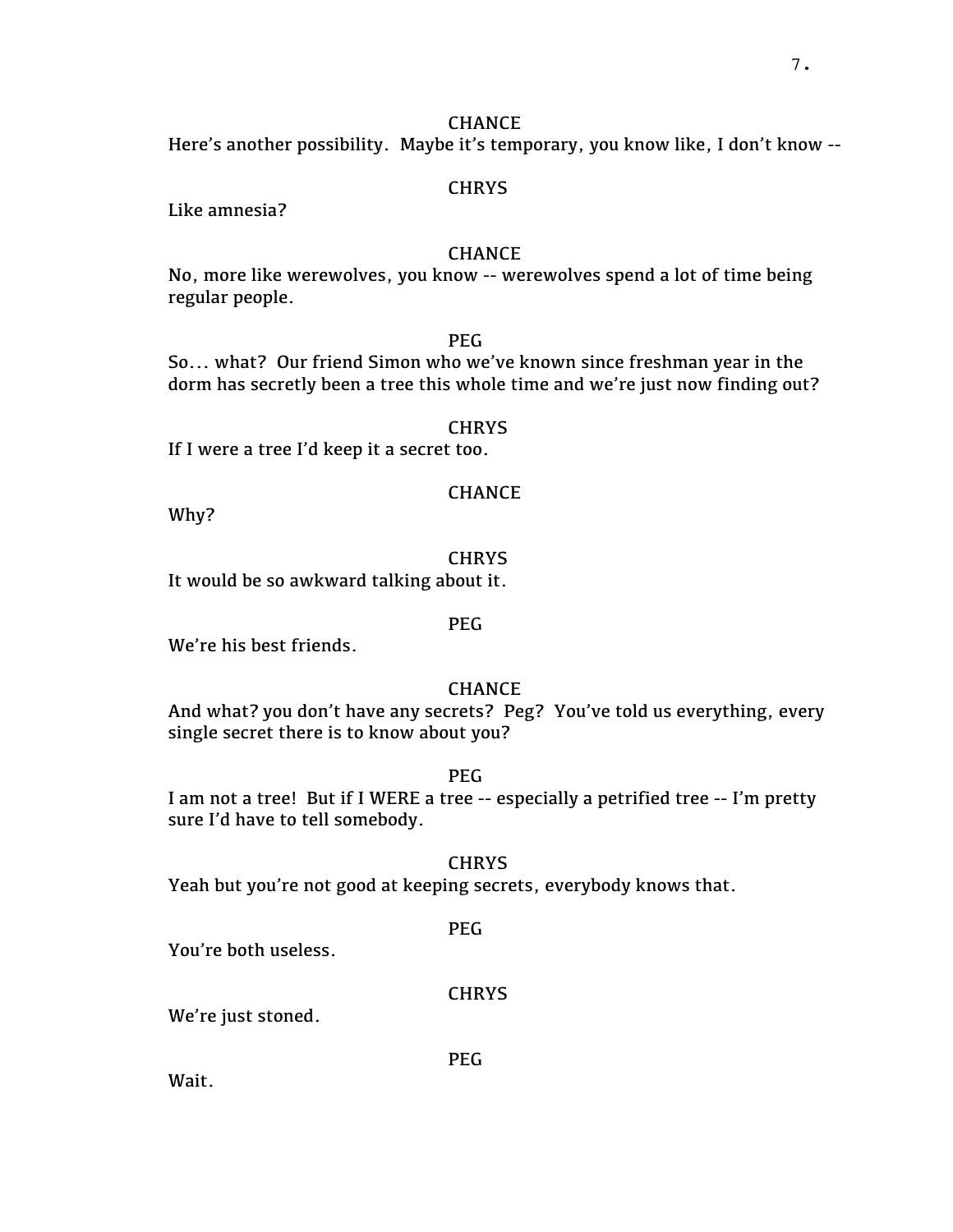What?

PEG

Am I stoned?

#### CHANCE

You don't get stoned, remember?

PEG But maybe I'm stoned from the fumes.

## **CHANCE**

Fumes?

PEG Second hand smoke, whatever they call it!

**CHRYS** Even if you were, which you're not -- what's your point?

#### PEG

Maybe we're tripping.

CHANCE You don't "trip" from smoking weed.

## **CHRYS**

It's not acid or anything.

PEG You told me you're not doing acid anymore.

**CHRYS** I'm not, I haven't -- for months. Well, except that one time.

## CHANCE

Here's something else.

#### PEG

This will be good.

CHANCE

No secrets, right?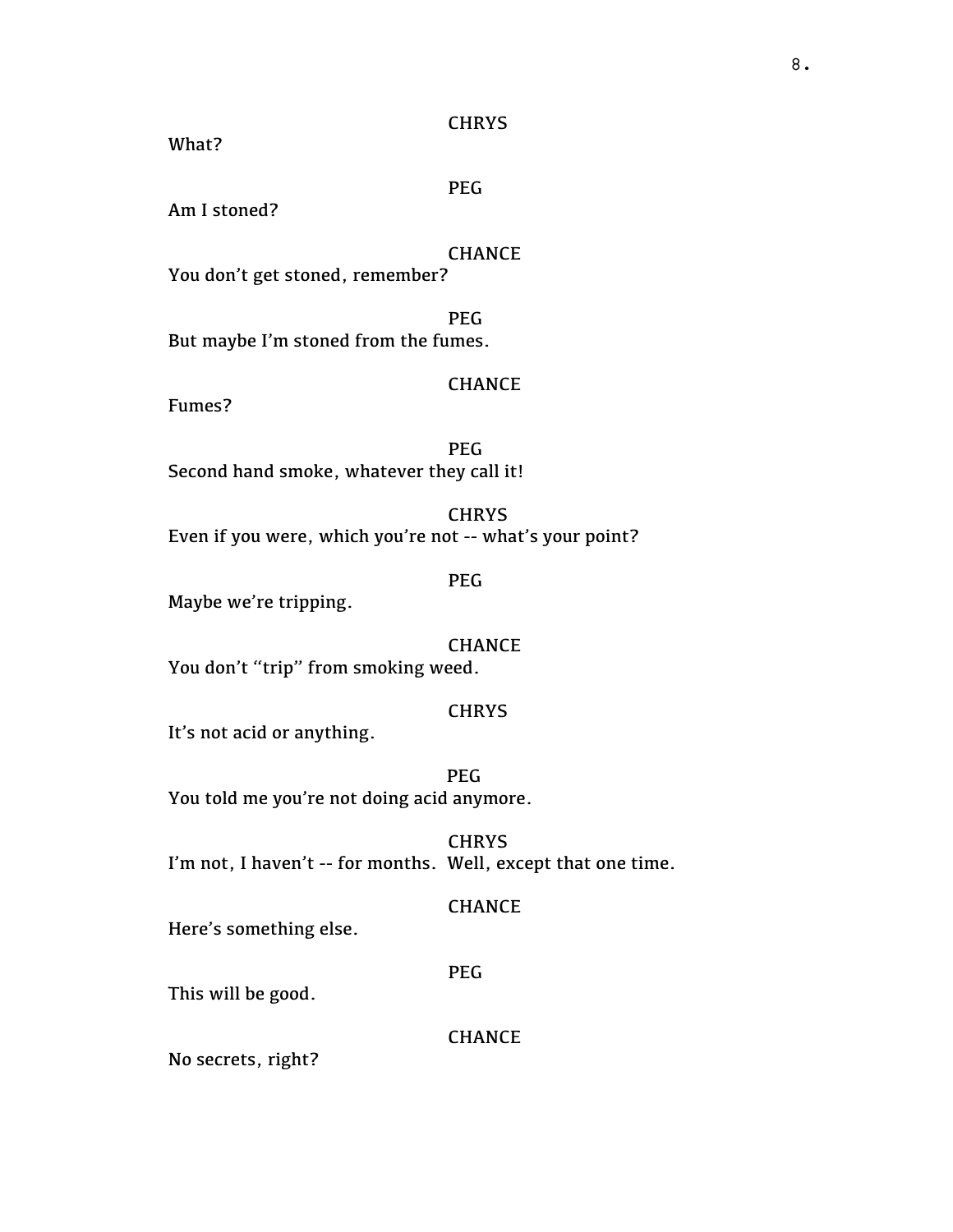I didn't say that -- Peg did.

## CHANCE

OK whatever. My point is that if we're honest -- we've all made out with Simon at one time or another -- pre-tree.

## PEG

Wait. You made out with Simon?

## **CHANCE**

I was stoned. He was cute. Nothing really happened, we just made out, it wasn't anything serious.

PEG

Bu you're straight.

## CHANCE

Yeah. But he's gay.

PEG

But you're straight.

#### **CHANCE**

And what's your point?

PEG

You're straight.

## **CHANCE**

You say that like it's an accusation. And don't be so last century.

**CHRYS** Simon and I actually hung out, you know. We were involved.

PEG You were not involved. He was just your winter.

## **CHRYS**

Exactly.

**CHANCE** He was your WINTER?? I don't get it.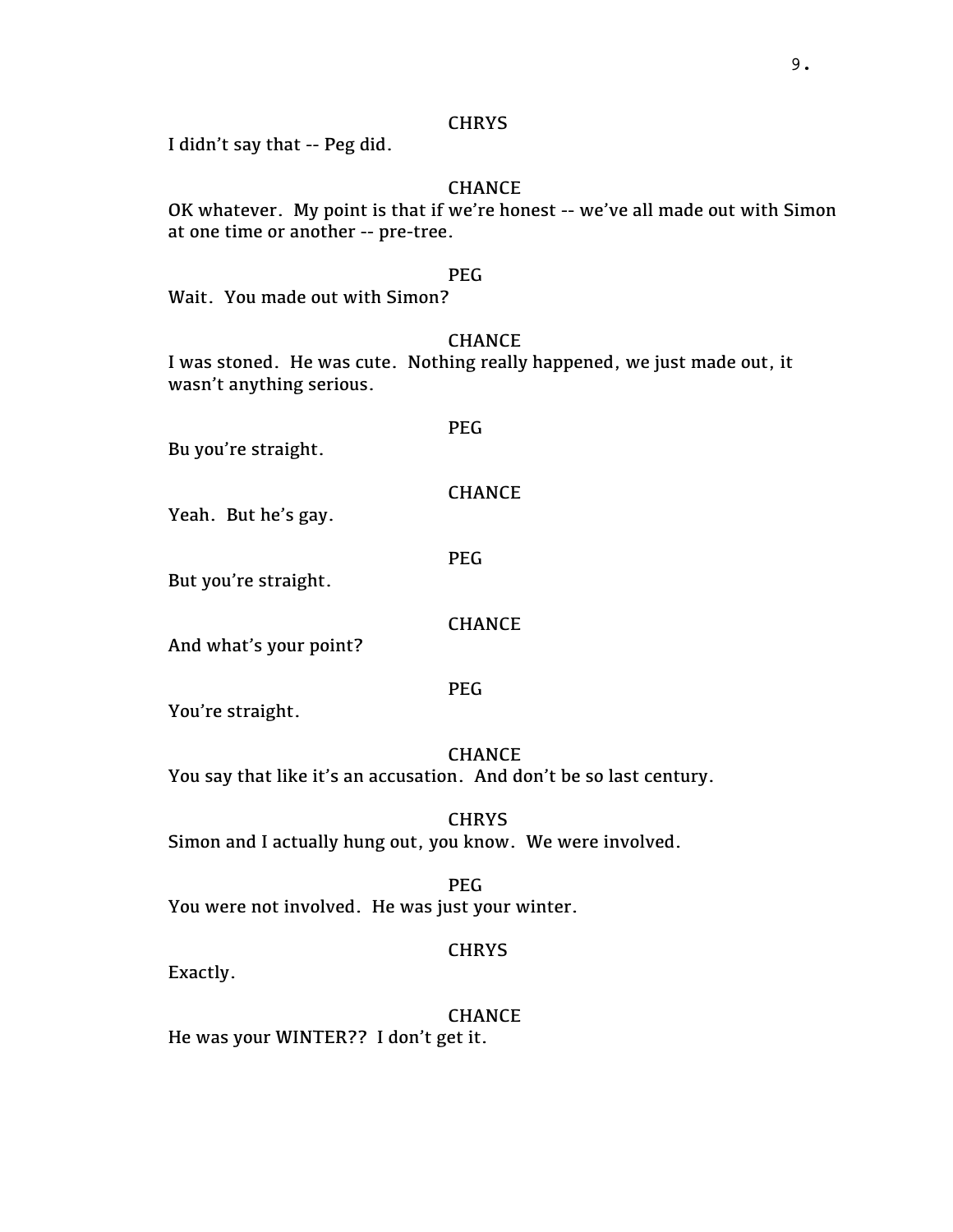During the pandemic, you know, people hooked up with one person for the winter. It was a safe way to be safe. Or -- safER.

## **CHANCE**

Why didn't I have my own winter?

## PEG

Because you had me, asshole. This whole night reminds me what a great idea it was that we broke up.

## CHANCE

We didn't really break up -- I thought we were just taking a break.

## PEG

Yeah! A permanent one. Anyway. I made out with Simon once at a party. He was just so beautiful I wanted to kiss him and so I did.

## **CHRYS**

Well now that we have true confessions out of the way, why are we talking about it?

## **CHANCE**

Well -- we've all had time with Simon, you know "up close and personal" kind of time. And I for one can say for a fact I did not see or feel any tree bark, branches, or leaves anywhere on his body.

#### **CHRYS**

Anywhere on his body??? What exactly did the two of you do together?

#### CHANCE

I told you --

## **CHRYS**

No, you said nothing really happened. And now you're talking about him like you've explored every square inch of his body.

## PEG

Chance is right -- as much as I ever hate to agree with him about anything -- I didn't ever think Simon was anything but Simon, you know? No tree bark, no branches or leaves -- just beautiful Simon.

## CHANCE

Although now that I'm thinking about it, his skin was really smooth -- alabaster kind of smooth. Shit. Like a statue.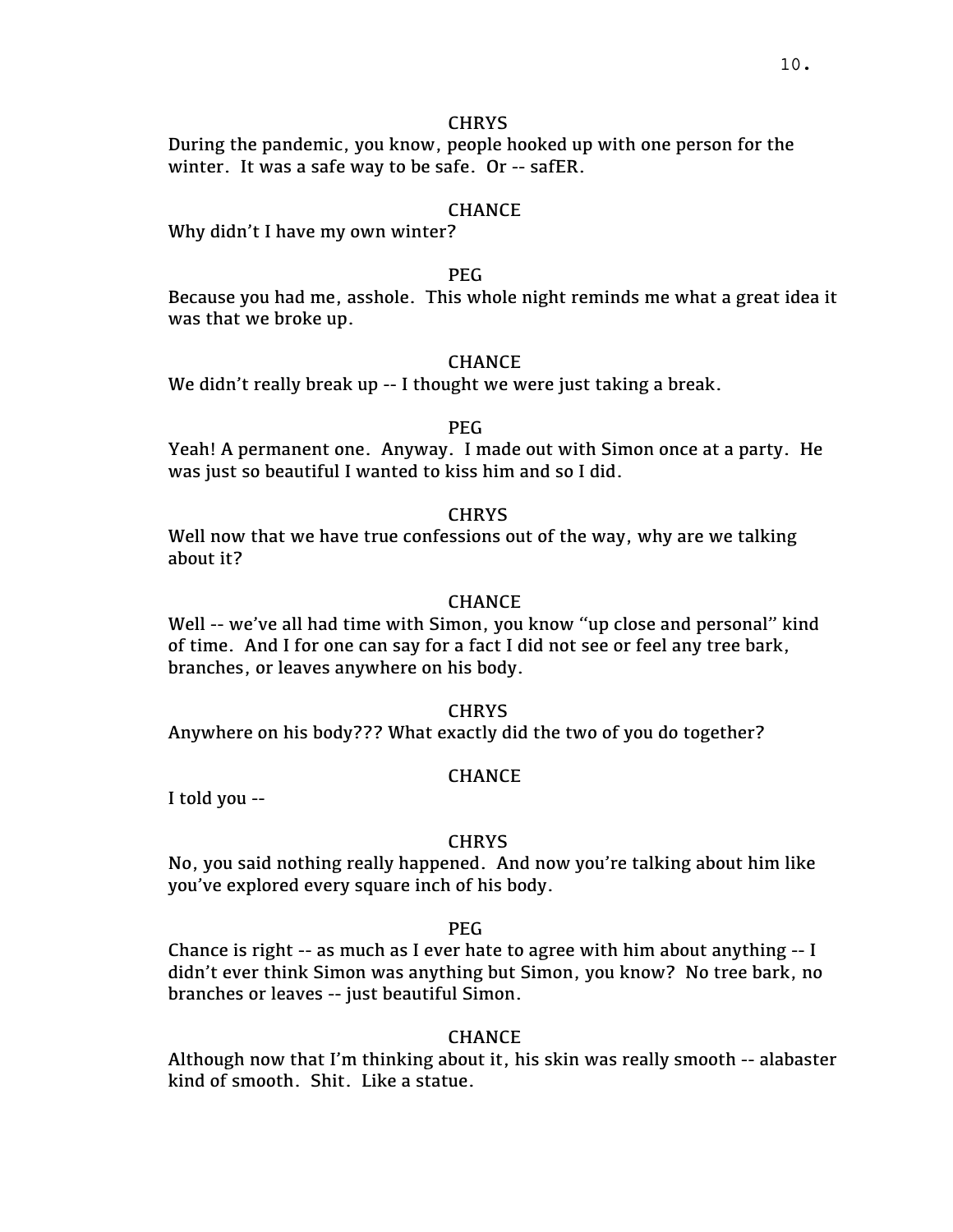Just because Simon doesn't have a hairy chest does not make him a statue! And he definitely was never covered in bark. This is so weird -- we're talking about him right in front of him like he's not even here. What if he can hear us?

## They look at SIMON.

#### **CHANCE**

Remember in that movie "The Wizard of Oz" when the trees have faces and suddenly talk?

#### CHRYS

Shut up, dude.

## PEG

What if Simon really is a tree, I mean, that's crazy -- but what if that's what he is now. Forget how it happened, or if he's always been a tree, forget all that. How are we going to be his friends?

#### **CHRYS**

I like trees.

## **CHANCE**

Trees are cool.

## PEG

I had a treehouse as a kid.

#### **CHRYS**

We had an old tire swing that hung from a tree.

#### **CHANCE**

I like Christmas trees.

#### **CHRYS**

I love when the leaves turn colors in the fall.

## PEG

Last summer when I was doing my internship I went to the Redwood Forest. Those trees -- I mean: amazing.

## $(\ldots)$

#### **CHRYS**

Maybe all those Redwoods were once people too. Maybe all the trees everywhere were once people too and we just -- never knew it.